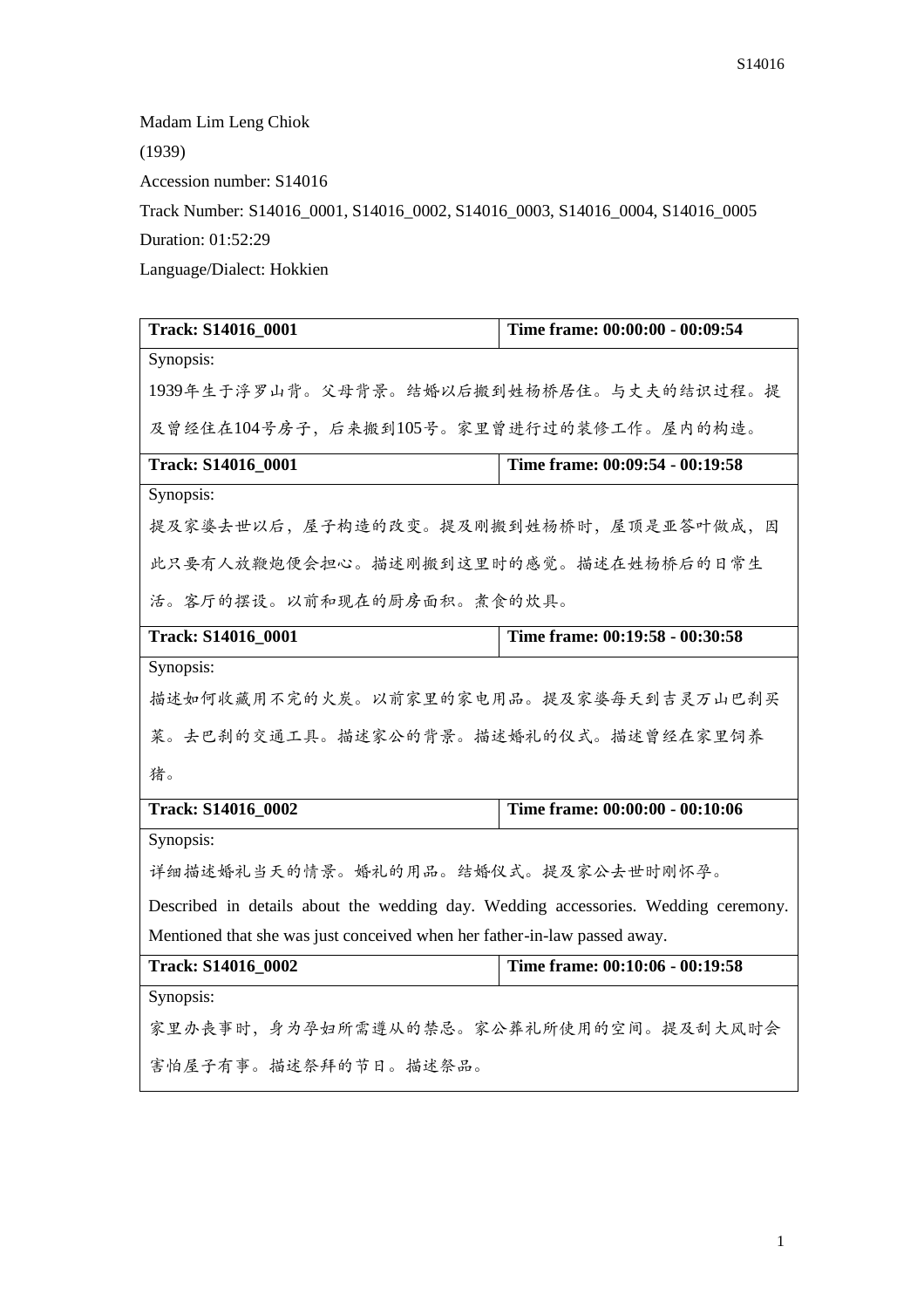| Track: S14016 0002                       | Time frame: 00:19:58 - 00:28:15 |
|------------------------------------------|---------------------------------|
| Synopsis:                                |                                 |
| 拜月尾时所准备的祭品。提及附近曾经发生火灾。描述曾有小孩掉进海里被救起来。    |                                 |
| 不让家里小孩到外面玩耍的原因。家里的排污系统。                  |                                 |
| Track: S14016_0003                       | Time frame: 00:00:00 - 00:12:16 |
| Synopsis:                                |                                 |
| 解释为何家婆去世之后会把原本的住家分成两个门牌号码。为何不担心被拆。搬到105  |                                 |
| 号以后,仍然与104号一起祭拜的节日。在105号住家所做过的装修工作。装修花费。 |                                 |
| 描述513时期的生活。提及女儿曾经获得别的房子,但是还是选择留在姓氏桥的原因。  |                                 |
| Track: S14016 0004                       | Time frame: 00:00:00 - 00:10:10 |
| Synopsis:                                |                                 |
| 描述填海以前,住家前面就是海。大约十多年前开始填海。描述有一次孩子的摩托轮    |                                 |
| 子掉下木桥,因此把该木桥改为水泥桥。描述屋顶还是亚答叶时,每逢有人放鞭炮会    |                                 |
| 感到担心以及所采取的行动。描述家婆还在世时,过年的情景。             |                                 |
|                                          |                                 |
| Track: S14016_0004                       | Time frame: 00:10:10 - 00:20:01 |
| Synopsis:                                |                                 |
| 描述有一次刮龙卷风时的情景。亚答叶屋顶和锌板屋顶的分别。描述坐月子时的情     |                                 |
| 形。孩子满月时分发的食物。提及孩子长大以后如何帮助他戒人奶。提及女儿在家出    |                                 |
| 生时如何获得邻居的照顾。                             |                                 |
| Track: S14016 0004                       | Time frame: 00:20:01 - 00:31:03 |
| Synopsis:                                |                                 |
| 描述女儿出生以后, 把胎盘和脐带丢进海里。描述有一次发生打架事件, 当时十多岁  |                                 |
| 的儿子跟着打架的人跑,吓得姐姐在后面大喊。描述九皇爷诞的祭拜仪式。结婚时女    |                                 |
| 方所准备的用品。描述不久前屋子附近飘来两只狗尸,处理的方式。           |                                 |
| Track: S14016_0005                       | Time frame: 00:00:00 - 00:09:53 |
| Synopsis:                                |                                 |
| 继续提及如何处理飘来的狗尸。提及偶尔会飘到屋子下的木头。描述在家里做糕点拿    |                                 |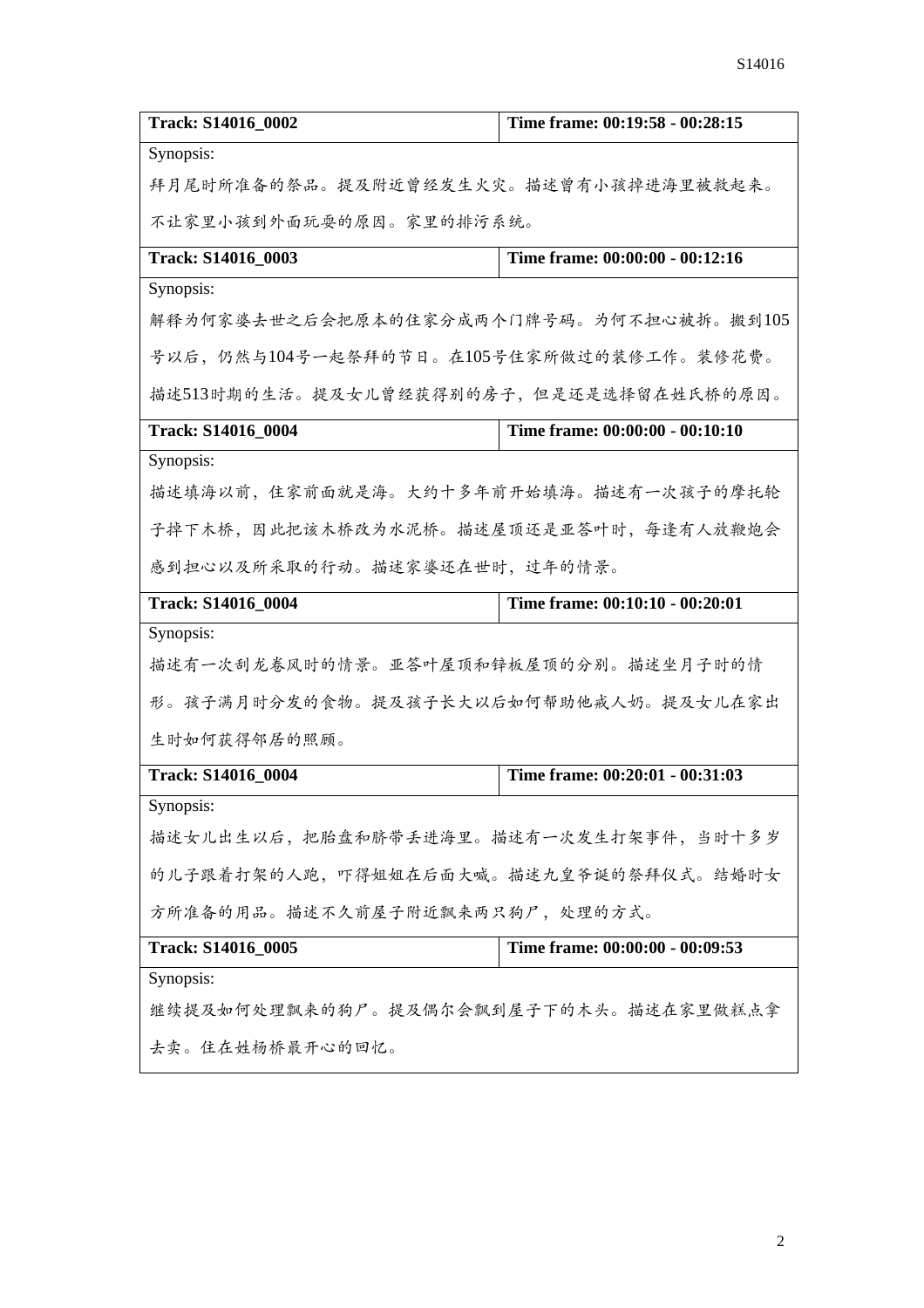Madam Lim Leng Chiok (1939) Accession number: S14016 Track Number: S14016\_0001, S14016\_0002, S14016\_0003, S14016\_0004, S14016\_0005 Duration: 01:52:29 Language/Dialect: Hokkien

| Track: S14016_0001                                                                             | Time frame: 00:00:00 - 00:09:54                                                          |  |
|------------------------------------------------------------------------------------------------|------------------------------------------------------------------------------------------|--|
| Synopsis:                                                                                      |                                                                                          |  |
| Born in Balik Pulau in 1939. Parents' background. Moved to stay in Yeoh Jetty after marriage.  |                                                                                          |  |
| How she got to know her husband. Mentioned staying at No. 104 before moving to No. 105.        |                                                                                          |  |
| Renovation done at home. Layout of the house.                                                  |                                                                                          |  |
| Track: S14016_0001                                                                             | Time frame: 00:09:54 - 00:19:58                                                          |  |
| Synopsis:                                                                                      |                                                                                          |  |
| Mentioned the change in layout of the house following the passing of her mother-in-law.        |                                                                                          |  |
| Mentioned beginning to panic when someone burnt firecrackers as the rooftop was made of        |                                                                                          |  |
| atap leaves when she first moved in. Described her feelings when she first moved in. Described |                                                                                          |  |
| daily routine in Yeoh Jetty. The setting of the living room. The now and then kitchen sizes.   |                                                                                          |  |
| Cooking utensils.                                                                              |                                                                                          |  |
| Track: S14016_0001                                                                             | Time frame: 00:19:58 - 00:30:58                                                          |  |
| Synopsis:                                                                                      |                                                                                          |  |
|                                                                                                | Described the storing of unfinished charcoal. Electrical appliances at home in the past. |  |
| Mentioned her mother-in-law who went for food shopping at Chowrasta Market everyday.           |                                                                                          |  |
| Transportation used to go to the market. Described her father-in-law. Described wedding        |                                                                                          |  |
| ceremony. Described once rearing pig at home. Transportation on the wedding day. Costume       |                                                                                          |  |
| on the wedding day.                                                                            |                                                                                          |  |
| Track: S14016_0002                                                                             | Time frame: 00:00:00 - 00:10:06                                                          |  |
| Synopsis:                                                                                      |                                                                                          |  |
| Described in details about the wedding day. Wedding accessories. Wedding ceremony.             |                                                                                          |  |
| Mentioned that she was just conceived when her father-in-law passed away.                      |                                                                                          |  |
| Track: S14016_0002                                                                             | Time frame: 00:10:06 - 00:19:58                                                          |  |
| Synopsis:                                                                                      |                                                                                          |  |
| Taboos for her as a pregnant woman when there was funeral at home. Spaces used during her      |                                                                                          |  |
| father-in-law's funeral. Mentioned worrying about the house when strong wind blew.             |                                                                                          |  |
| Described festivals for praying. Described offerings.                                          |                                                                                          |  |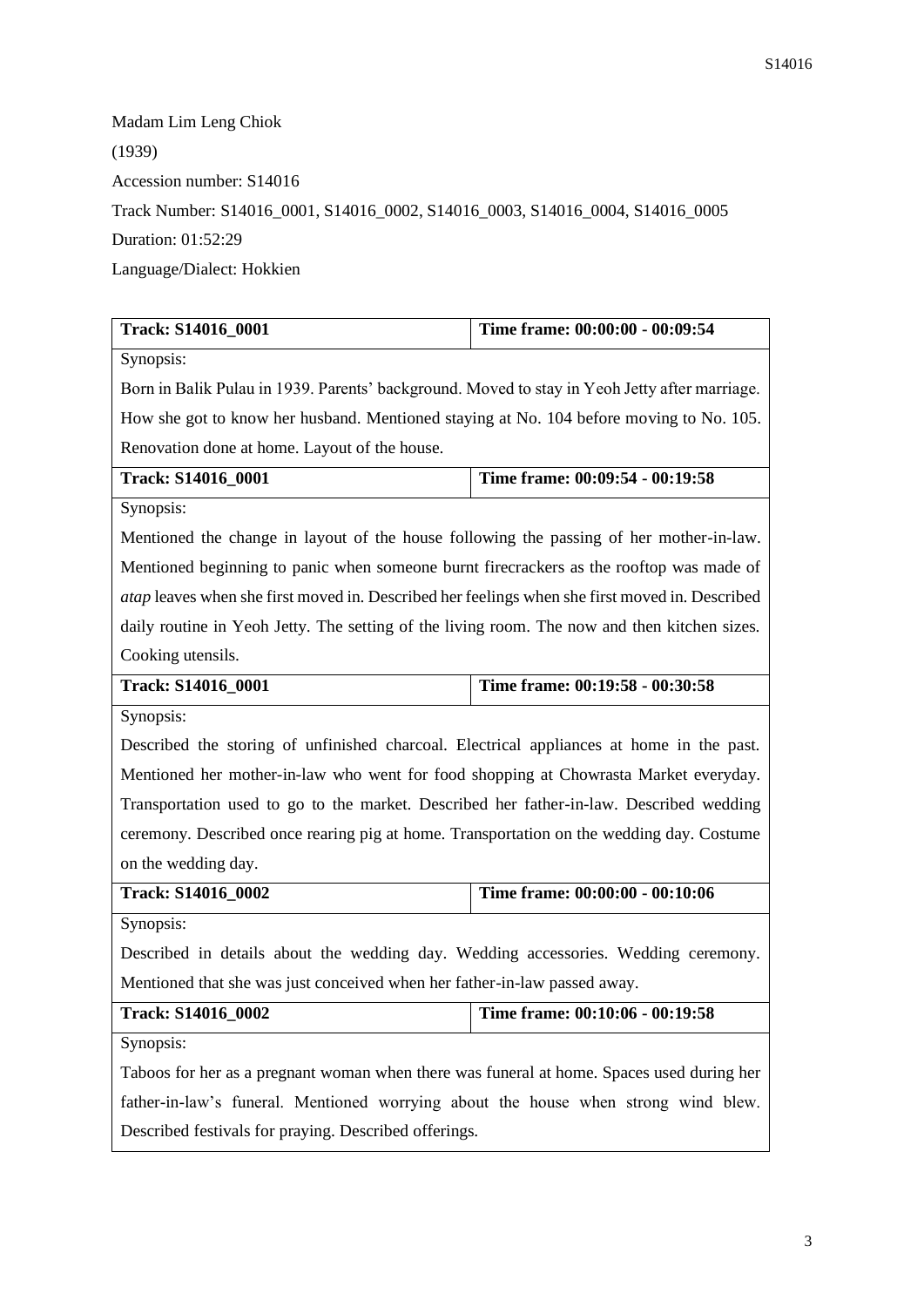| <b>Track: S14016 0002</b> | Time frame: $00:19:58 - 00:28:15$ |
|---------------------------|-----------------------------------|
|                           |                                   |

Synopsis:

Offerings prepared for prayers during the end of the month. Mentioned a fire incident happened nearby. Why she did not allow her kids to go out and play. Sewage system at home.

| <b>Track: S14016 0003</b> | Time frame: 00:00:00 - 00:12:16 |
|---------------------------|---------------------------------|
|---------------------------|---------------------------------|

Synopsis:

Explained why the house was split into two different house numbers when her mother-in-law passed away. Why they were worry-free about house demolition. The joint praying occasion which No. 104 and No. 105 would still share. Renovation done at No. 105. Cost of the renovation. Described livelihood during the May 13 incident. Mentioned the reason of her daughter's insistence to stay in Clan Jetty although she once obtained another house in other place.

| Track: S14016 0004 |  |  | Time frame: $00:00:00 - 00:10:10$ |
|--------------------|--|--|-----------------------------------|
|--------------------|--|--|-----------------------------------|

Synopsis:

Described that it was sea right in front of her house before the land reclamation. Land reclamation began in about a decade ago. Described an accident in which her son's motorbike fell from the wooden bridge, thus changing the wooden bridge into a cement bridge. Described uneasiness when people burned firecrackers and action taken, as the rooftop was made of *atap*  leaves. Described Chinese New Year when her mother-in-law was still around.

| <b>Track: S14016 0004</b> | Time frame: 00:10:10 - 00:20:01 |
|---------------------------|---------------------------------|
| $C$ <i>rmondia</i>        |                                 |

Synopsis:

Described a tornado incident. The difference between *atap* leaves and zinc rooftop. Described her confinement. Food distributed during her baby's full moon celebration. Mentioned the method used to help her son to quit breastfeeding when he had grown up. Mentioned the help obtained from her neighbour when she gave birth to her daughter at home.

| <b>Track: S14016 0004</b> | Time frame: $00:20:01 - 00:31:03$ |
|---------------------------|-----------------------------------|
|                           |                                   |

Synopsis:

Described dumping placenta and umbilical cord into the sea after her daughter was born. Described a scuffle, in which her son followed the fighting people to run, forcing her daughter to shout in fright. Described the ritual of prayer during the Nine Emperor Gods Festival. Accessories prepared by the bride's side during wedding. Described that two dog bodies floated to the area nearby her house and how they were handled.